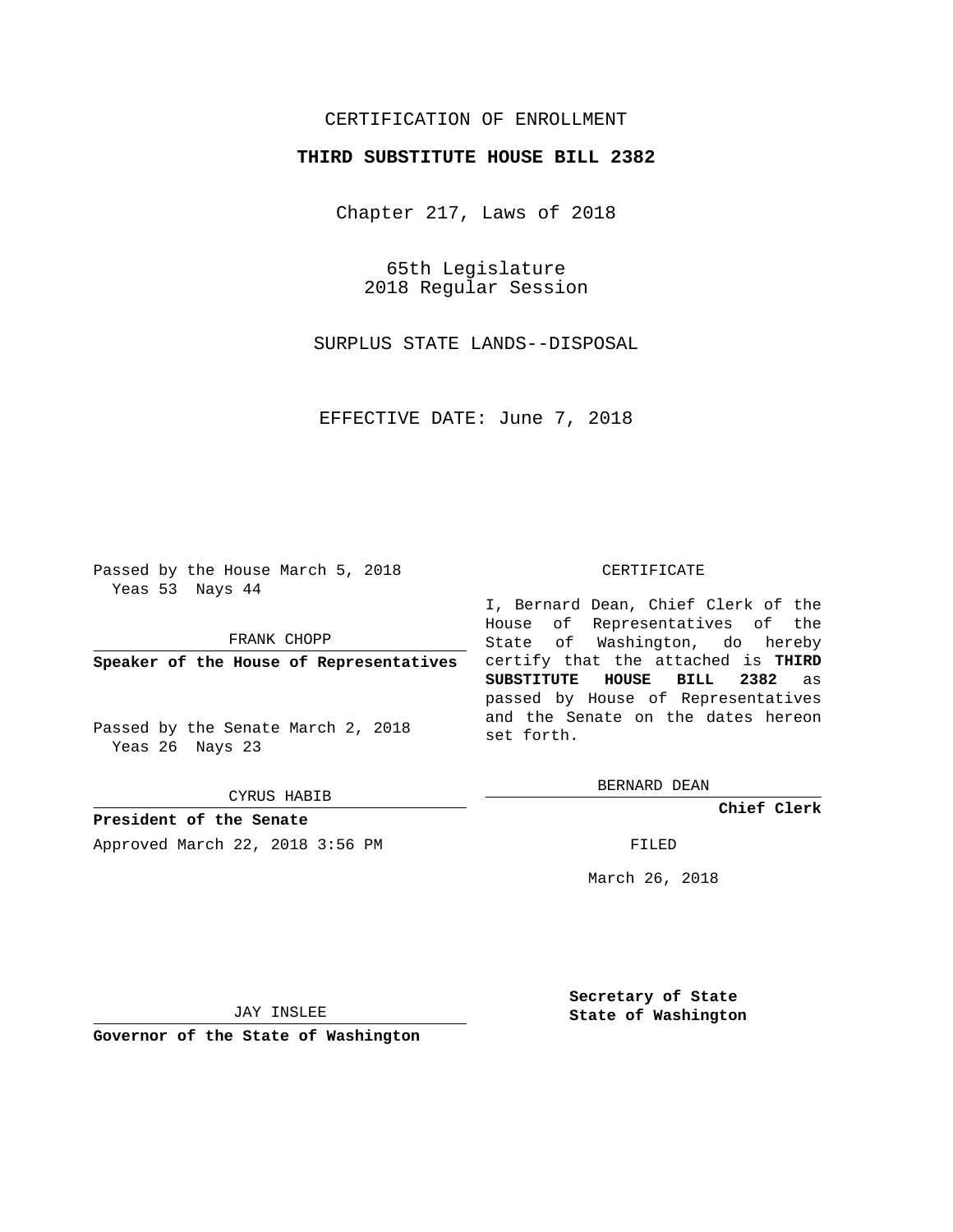### **THIRD SUBSTITUTE HOUSE BILL 2382**

AS AMENDED BY THE SENATE

Passed Legislature - 2018 Regular Session

# **State of Washington 65th Legislature 2018 Regular Session**

**By** House Transportation (originally sponsored by Representatives Ryu, Kagi, and Valdez)

READ FIRST TIME 02/06/18.

 AN ACT Relating to promoting the use of surplus public property for public benefit; amending RCW 43.63A.510, 43.17.400, 35.94.040, 43.09.210, 43.43.115, and 43.82.010; and adding a new section to 4 chapter 39.33 RCW.

5 BE IT ENACTED BY THE LEGISLATURE OF THE STATE OF WASHINGTON:

### 6 **PART 1 - INVENTORY OF STATE PROPERTY**

7 **Sec. 1.** RCW 43.63A.510 and 1993 c 461 s 2 are each amended to 8 read as follows:

9 (1) The department ((shall)) must work with the ((departments of 10 natural resources, transportation, social and health services, 11 <del>corrections, and general administration</del>)) designated agencies to 12 identify ((and)), catalog, and recommend best use of under-utilized, 13 state-owned land and property suitable for the development of 14 affordable housing for very low-income, low-income or moderate-income 15 households. The ((departments of natural resources, transportation, 16 social and health services, corrections, and general administration 17 shall)) designated agencies must provide an inventory of real 18 property that is owned or administered by each agency and is vacant 19 or available for lease or sale. The department must work with the 20 designated agencies to include in the inventories a consolidated list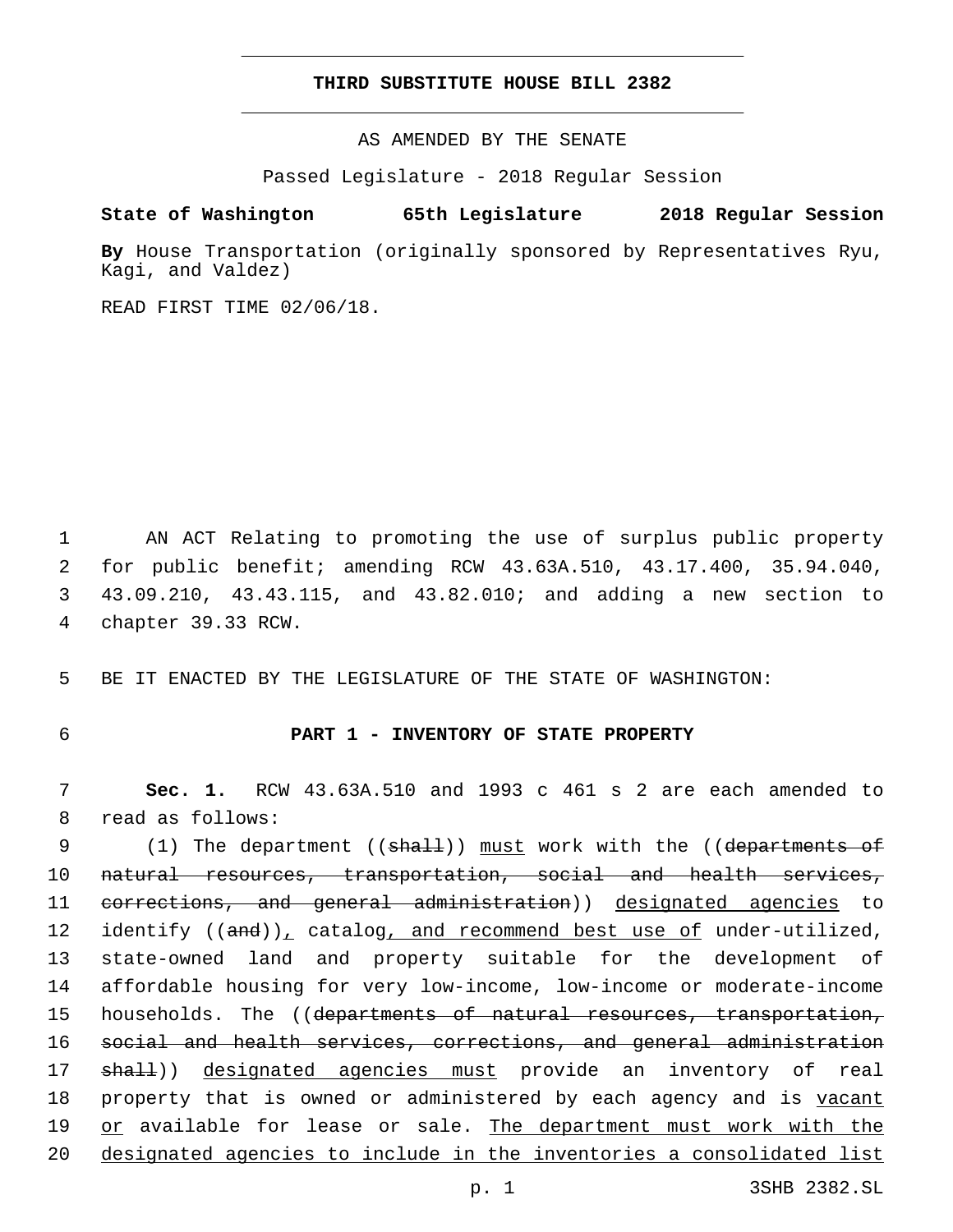of any property transactions executed by the agencies under the authority of section 3 of this act, including the property appraisal, 3 the terms and conditions of sale, lease, or transfer, the value of 4 the public benefit, and the impact of transaction to the agency. The 5 inventories ((shall)) with revisions must be provided to the 6 department by November  $1(( -1993, \text{ with inventory revisions provided})$ 7 each November 1 thereafter))st of each year.

 (2) The department must consolidate inventories into two groups: Properties suitable for consideration in affordable housing development; and properties not suitable for consideration in affordable housing development. In making this determination, the department must use industry accepted standards such as: Location, 13 approximate lot size, current land use designation, and current zoning classification of the property. The department shall provide a 15 recommendation, based on this grouping, to the office of financial management and appropriate policy and fiscal committees of the 17 legislature by December 1st of each year.

 (3) Upon written request, the department shall provide a copy of the inventory of state-owned and publicly owned lands and buildings to parties interested in developing the sites for affordable housing.

21  $((+3))$   $(4)$  As used in this section:

 (a) "Affordable housing" means residential housing that is rented or owned by a person who qualifies as a very low-income, low-income, or moderate-income household or who is from a special needs population, and whose monthly housing costs, including utilities other than telephone, do not exceed thirty percent of the household's 27 monthly income.

 (b) "Very low-income household" means a single person, family, or unrelated persons living together whose income is at or below fifty percent of the median income, adjusted for household size, for the 31 county where the affordable housing is located.

 (c) "Low-income household" means a single person, family, or unrelated persons living together whose income is more than fifty percent but is at or below eighty percent of the median income where 35 the affordable housing is located.

 (d) "Moderate-income household" means a single person, family, or unrelated persons living together whose income is more than eighty percent but is at or below one hundred fifteen percent of the median 39 income where the affordable housing is located.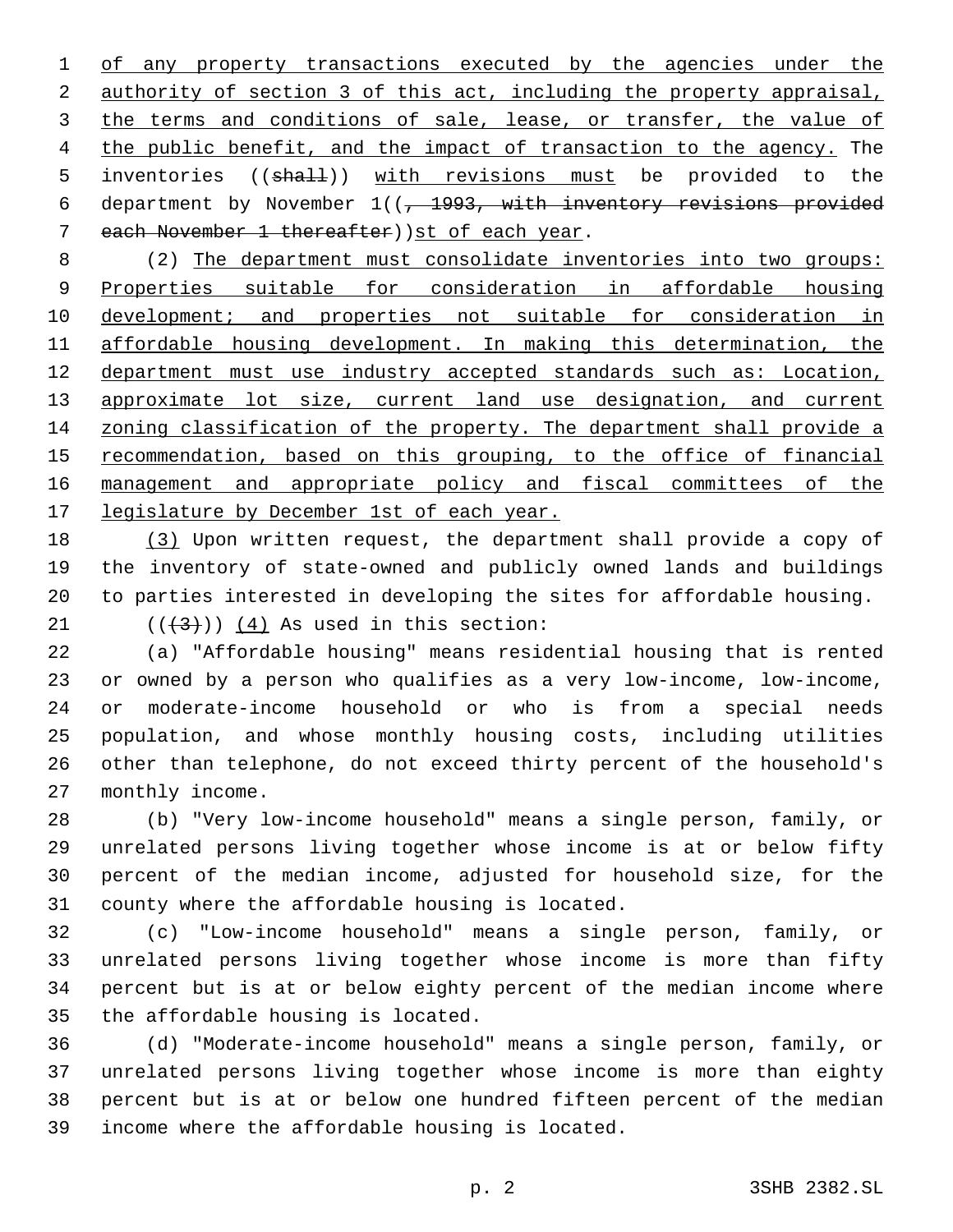1 (e) "Affordable housing development" means state-owned real 2 property appropriate for sale, transfer, or lease to an affordable 3 housing developer capable of: 4 (i) Receiving the property within one hundred eighty days; and 5 (ii) Creating affordable housing units for occupancy within 6 thirty-six months from the time of transfer. 7 (f) "Designated agencies" means the Washington state patrol, the 8 state parks and recreation commission, and the departments of natural 9 resources, social and health services, corrections, and enterprise 10 services. 11 **PART 2 - RIGHT OF FIRST REFUSAL FOR GOVERNMENT AGENCIES** 12 **Sec. 2.** RCW 43.17.400 and 2015 c 225 s 64 are each amended to 13 read as follows: 14 (1) ((The definitions in this subsection apply throughout this 15 section unless the context clearly requires otherwise. 16 (a) "Disposition" means sales, exchanges, or other actions 17 resulting in a transfer of land ownership. 18 (b) "State agencies" includes: 19 (i) The department of natural resources established in chapter  $20 \frac{43.30 \text{ RCW}}{10000 \text{ R/W}}$ 21 (ii) The department of fish and wildlife established in chapter  $22 \frac{43.300 \text{ RCW}}{11}$ 23 (iii) The department of transportation established in chapter 24 47.01 RCW;  $25$  (iv) The parks and recreation commission established in chapter 26 79A.05 RCW; and  $27$  (v) The department of enterprise services established in this 28 ehapter. 29 (2) State agencies proposing disposition of state-owned land must 30 provide written notice of the proposed disposition to the legislative 31 authorities of the counties, cities, and towns in which the land is 32 located at least sixty days before entering into the disposition 33 agreement.)) Before any state agency may dispose of surplus state-34 owned real property to a private or any nongovernmental party, the 35 agency must provide written notice to the following governmental 36 entities at least sixty days before entering into any proposed 37 disposition agreement:

38 (a) All other state agencies;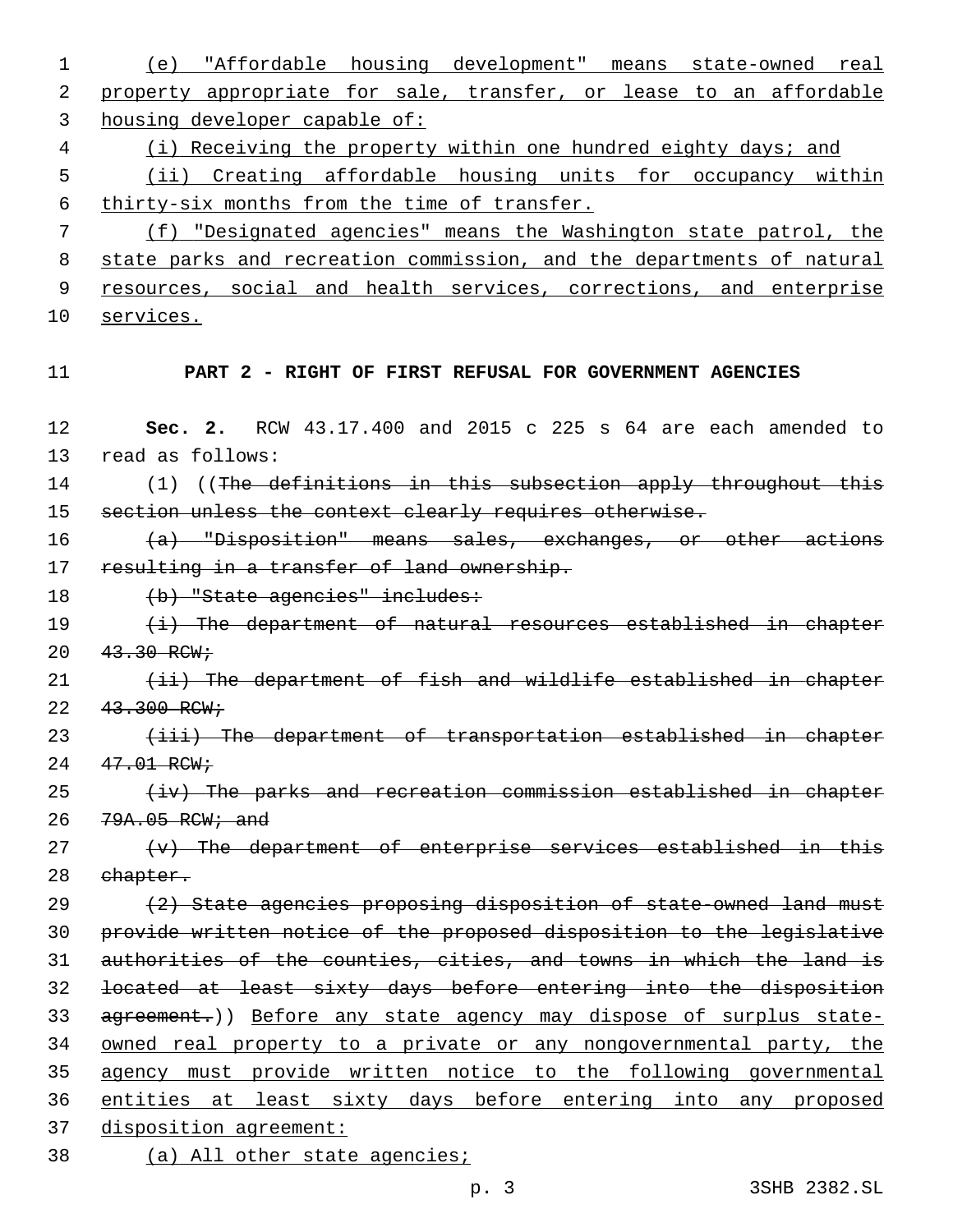(b) Each federal agency operating within the state; and (c) The governing authority of each county, city, town, special purpose district, and federally recognized Indian tribe in which the land is located. (2) The state agency must dispose of the property, for continued public benefit as defined in section 3 of this act, to any governmental entity responding within the notification period, upon

 mutual agreement reached within a reasonable time period after the response is received. Priority must be given to state agencies. The disposition may be for any terms and conditions agreed upon by the proper authorities of each party, in accordance with RCW 39.33.010, except where the disposition at fair market value is required by law.

 (3) The requirements of this section are in addition and supplemental to other requirements of the laws of this state.

 (4) For purposes of this section, "disposition" means the sale, exchange, or other action resulting in a transfer of ownership.

 (5) The requirements of this section do not apply to the department of transportation.

## **PART 3 - DISPOSAL OF PUBLIC PROPERTY FOR PUBLIC BENEFIT**

 NEW SECTION. **Sec. 3.** A new section is added to chapter 39.33 21 RCW to read as follows:

 (1) Any state agency, municipality, or political subdivision, with authority to dispose of surplus public property, may transfer, lease, or other disposal of such property for a public benefit purpose, consistent with and subject to this section. Any such transfer, lease, or other disposal may be made to a public, private, or nongovernmental body on any mutually agreeable terms and conditions, including a no cost transfer, subject to and consistent with this section. Consideration must include appraisal costs, debt service, all closing costs, and any other liabilities to the agency, municipality, or political subdivision. However, the property may not be so transferred, leased, or disposed of if such transfer, lease, or disposal would violate any bond covenant or encumber or impair any 34 contract.

 (2) A deed, lease, or other instrument transferring or conveying property pursuant to subsection (1) of this section must include:

 (a) A covenant or other requirement that the property shall be used for the designated public benefit purpose; and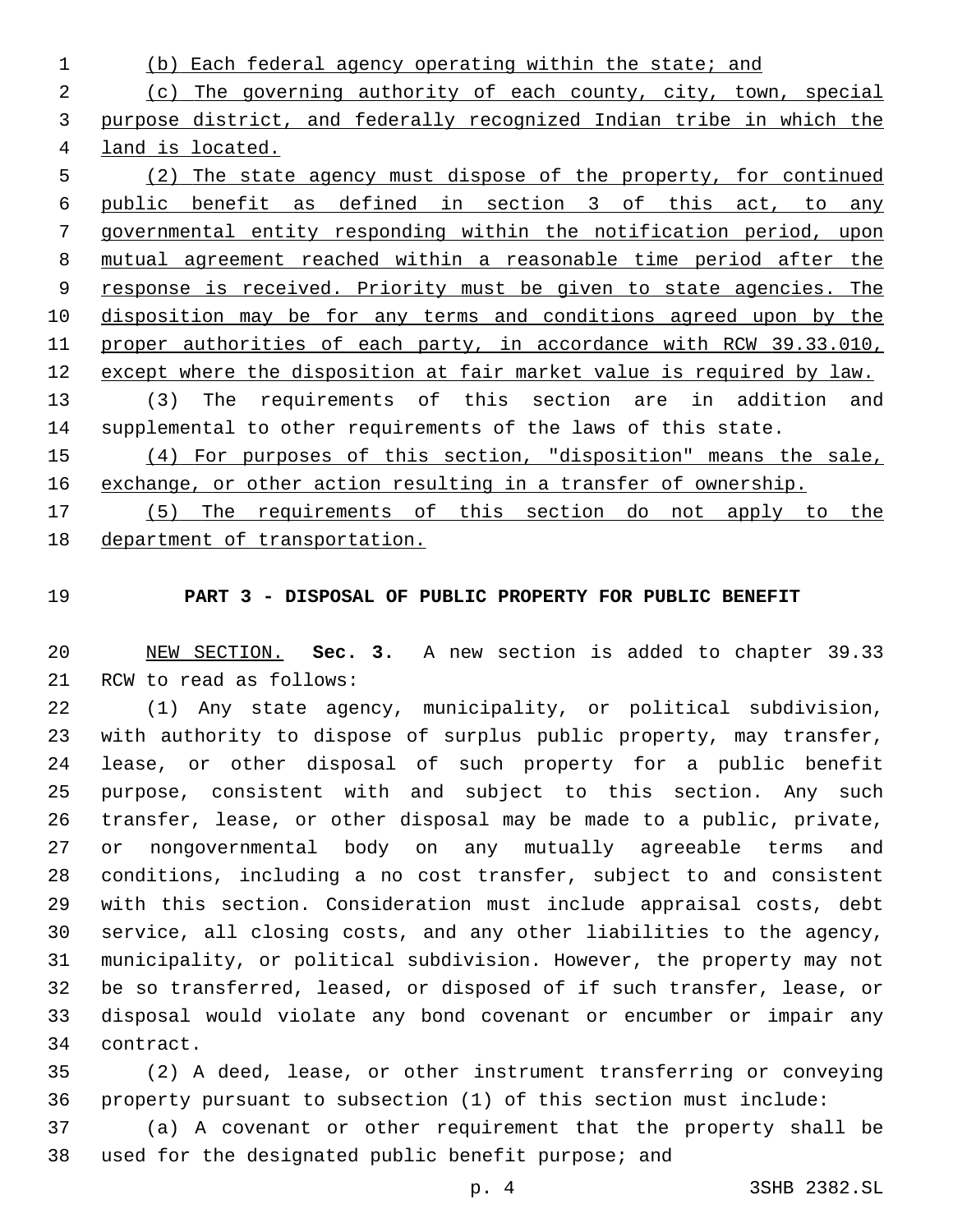(b) Remedies that apply if the recipient of the property fails to use it for the designated public purpose or ceases to use it for such 3 purpose.

 (3) To implement the authority granted by this section, the governing body or legislative authority of a municipality or political subdivision must enact rules to regulate the disposition of property for public benefit purposes. Any transfer, lease, or other disposition of property authorized under this section must be consistent with existing locally adopted comprehensive plans as 10 described in RCW 36.70A.070.

 (4) This section is deemed to provide a discretionary alternative method for the doing of the things authorized herein, and shall not be construed as imposing any additional condition upon the exercise of any other powers vested in any state agency, municipality, or 15 political subdivision.

 (5) No transfer, lease, or other disposition of property for public benefit purposes made pursuant to any other provision of law prior to the effective date of this section may be construed to be invalid solely because the parties thereto did not comply with the 20 procedures of this section.

 (6) The transfer at no cost, lease, or other disposal of surplus real property for public benefit purposes is deemed a lawful purpose of any state agency, municipality, or political subdivision, for which accounts are kept on an enterprise fund or equivalent basis, regardless of the primary purpose or function of such agency.

 (7) This section does not apply to the sale or transfer of any state forestlands, any state lands or property granted to the state by the federal government for the purposes of common schools or education, or subject to a legal restriction that would be violated 30 by compliance with this section.

31 (8) For purposes of this section:

 (a) "Public benefit" means affordable housing for low-income and very low-income households as defined in RCW 43.63A.510, and related facilities that support the goals of affordable housing development in providing economic and social stability for low-income persons; 36 and

 (b) "Surplus public property" means excess real property that is not required for the needs of or the discharge of the responsibilities of the state agency, municipality, or political subdivision.40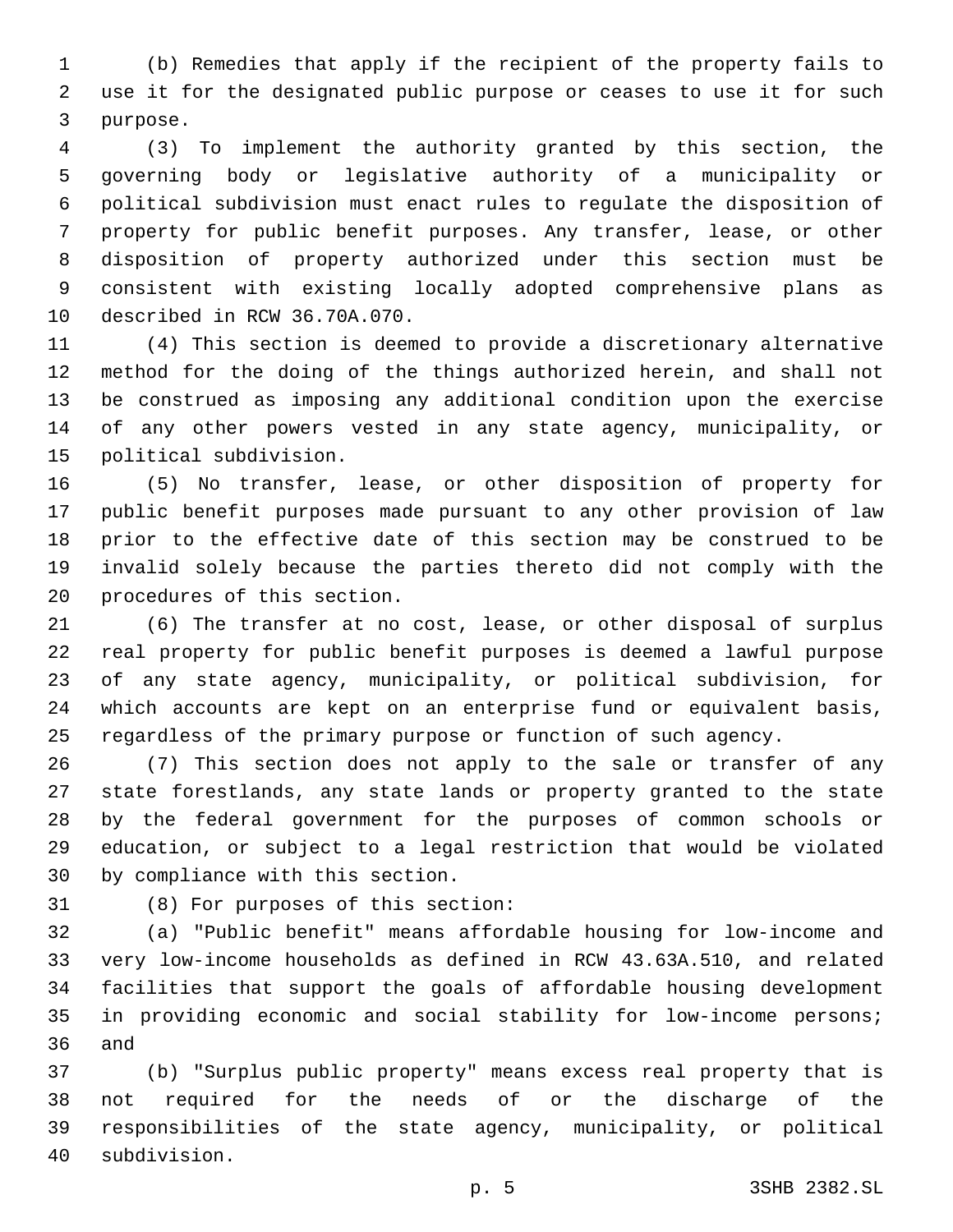**Sec. 4.** RCW 35.94.040 and 1973 1st ex.s. c 95 s 1 are each 2 amended to read as follows:

 (1) Whenever a city shall determine, by resolution of its legislative authority, that any lands, property, or equipment originally acquired for public utility purposes is surplus to the city's needs and is not required for providing continued public utility service, then such legislative authority by resolution and after a public hearing may cause such lands, property, or equipment to be leased, sold, or conveyed. Such resolution shall state the fair market value or the rent or consideration to be paid and such other terms and conditions for such disposition as the legislative authority deems to be in the best public interest.

 (2) The provisions of RCW 35.94.020 and 35.94.030 shall not apply 14 to dispositions authorized by this section.

 (3) This section does not apply to property transferred, leased, or otherwise disposed in accordance with section 3 of this act.

 **Sec. 5.** RCW 43.09.210 and 2000 c 183 s 2 are each amended to 18 read as follows:

 (1) Separate accounts shall be kept for every appropriation or fund of a taxing or legislative body showing date and manner of each payment made therefrom, the name, address, and vocation of each person, organization, corporation, or association to whom paid, and 23 for what purpose paid.

 (2) Separate accounts shall be kept for each department, public improvement, undertaking, institution, and public service industry 26 under the jurisdiction of every taxing body.

 (3) All service rendered by, or property transferred from, one department, public improvement, undertaking, institution, or public service industry to another, shall be paid for at its true and full value by the department, public improvement, undertaking, institution, or public service industry receiving the same, and no department, public improvement, undertaking, institution, or public service industry shall benefit in any financial manner whatever by an appropriation or fund made for the support of another.

 (4) All unexpended balances of appropriations shall be transferred to the fund from which appropriated, whenever the account 37 with an appropriation is closed.

38 (5) This section does not apply to: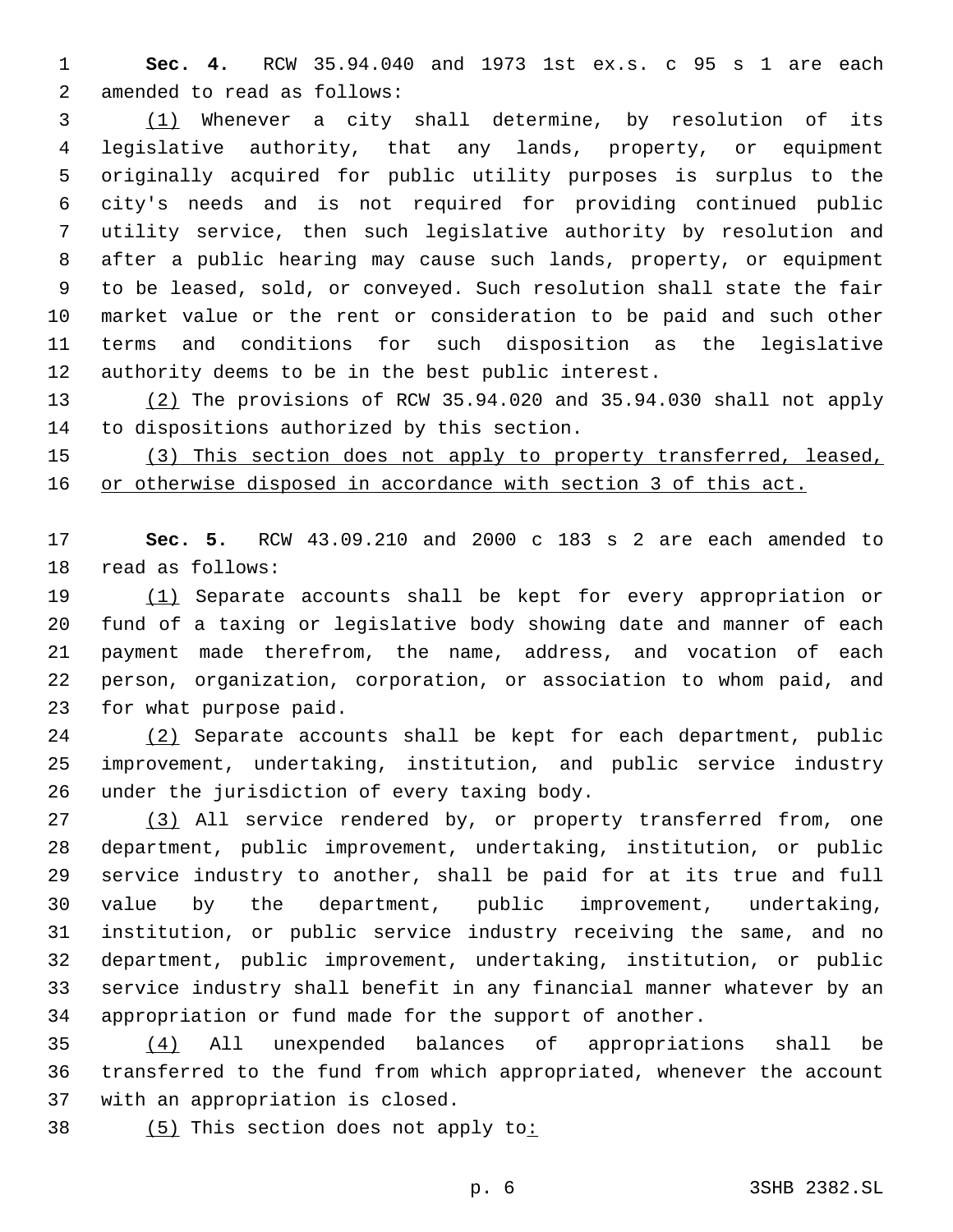- (a) Agency surplus personal property handled under RCW 2 43.19.1919( $(\frac{5}{1})$ ) (1)(e); or
- (b) The transfer, lease, or other disposal of surplus property for public benefit purposes, as provided under section 3 of this act.

 **Sec. 6.** RCW 43.43.115 and 1993 c 438 s 1 are each amended to read as follows:6

 Whenever real property owned by the state of Washington and under the jurisdiction of the Washington state patrol is no longer required, it may be sold at fair market value, or otherwise disposed as permitted under section 3 of this act. Any such sale or disposal 11 must be in accordance with RCW 43.17.400. All proceeds received from 12 the sale of real property, less any real estate broker commissions up 13 to four percent of the sale price, shall be deposited into the state patrol highway account: PROVIDED, That if accounts or funds other than the state patrol highway account have contributed to the purchase or improvement of the real property, the office of financial management shall determine the proportional equity of each account or fund in the property and improvements, and shall direct the proceeds 19 to be deposited proportionally therein.

 **Sec. 7.** RCW 43.82.010 and 2015 c 99 s 1 are each amended to read 21 as follows:

 (1) The director of enterprise services, on behalf of the agency involved and after consultation with the office of financial management, shall purchase, lease, lease purchase, rent, or otherwise acquire all real estate, improved or unimproved, as may be required by elected state officials, institutions, departments, commissions, boards, and other state agencies, or federal agencies where joint state and federal activities are undertaken and may grant easements and transfer, exchange, sell, lease, or sublease all or part of any surplus real estate for those state agencies which do not otherwise 31 have the specific authority to dispose of real estate. Any such transfer, exchange, or sale must comply with RCW 43.17.400, and may be made in accordance with section 3 of this act. This section does not transfer financial liability for the acquired property to the 35 department of enterprise services.

 (2) Except for real estate occupied by federal agencies, the director shall determine the location, size, and design of any real estate or improvements thereon acquired or held pursuant to

p. 7 3SHB 2382.SL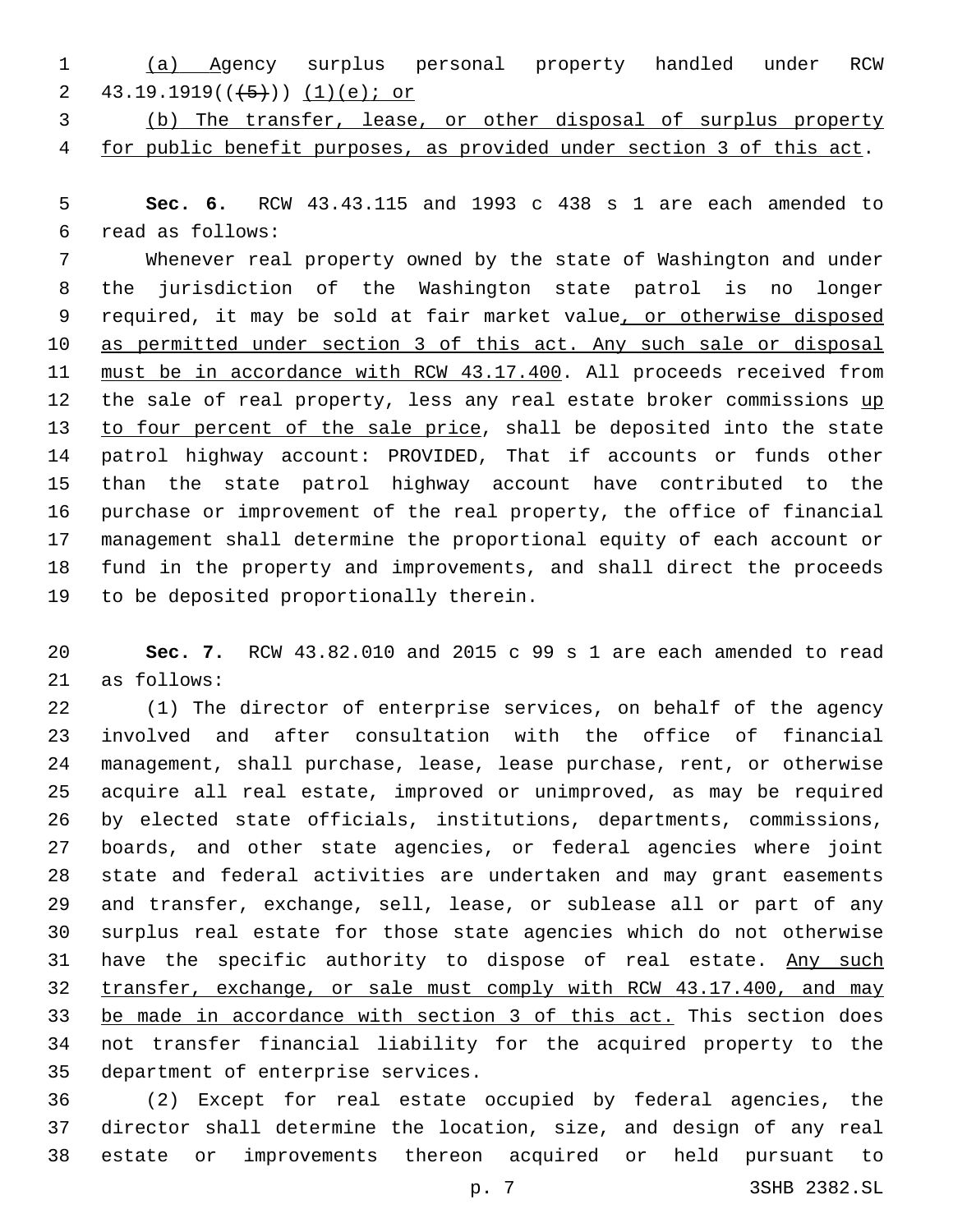subsection (1) of this section. Facilities acquired or held pursuant to this chapter, and any improvements thereon, shall conform to standards adopted by the director and approved by the office of financial management governing facility efficiency unless a specific exemption from such standards is provided by the director of enterprise services. The director of enterprise services shall report to the office of financial management and the appropriate committees of the legislature annually on any exemptions granted pursuant to 9 this subsection.

 (3) Except for leases permitted under subsection (4) of this section, the director of enterprise services may fix the terms and conditions of each lease entered into under this chapter, except that no lease shall extend greater than twenty years in duration. The director of enterprise services may enter into a long-term lease greater than ten years in duration upon a determination by the director of the office of financial management that the long-term lease provides a more favorable rate than would otherwise be available, it appears to a substantial certainty that the facility is necessary for use by the state for the full length of the lease term, and the facility meets the standards adopted pursuant to subsection (2) of this section. The director of enterprise services may enter into a long-term lease greater than ten years in duration if an analysis shows that the life-cycle cost of leasing the facility is less than the life-cycle cost of purchasing or constructing a 25 facility in lieu of leasing the facility.

 (4) The director of enterprise services may fix the terms of leases for property under the department of enterprise services' control at the former Northern State Hospital site for up to sixty 29 years.

 (5) Except as permitted under chapter 39.94 RCW, no lease for or on behalf of any state agency may be used or referred to as collateral or security for the payment of securities offered for sale through a public offering. Except as permitted under chapter 39.94 RCW, no lease for or on behalf of any state agency may be used or referred to as collateral or security for the payment of securities offered for sale through a private placement without the prior written approval of the state treasurer. However, this limitation shall not prevent a lessor from assigning or encumbering its interest in a lease as security for the repayment of a promissory note provided that the transaction would otherwise be an exempt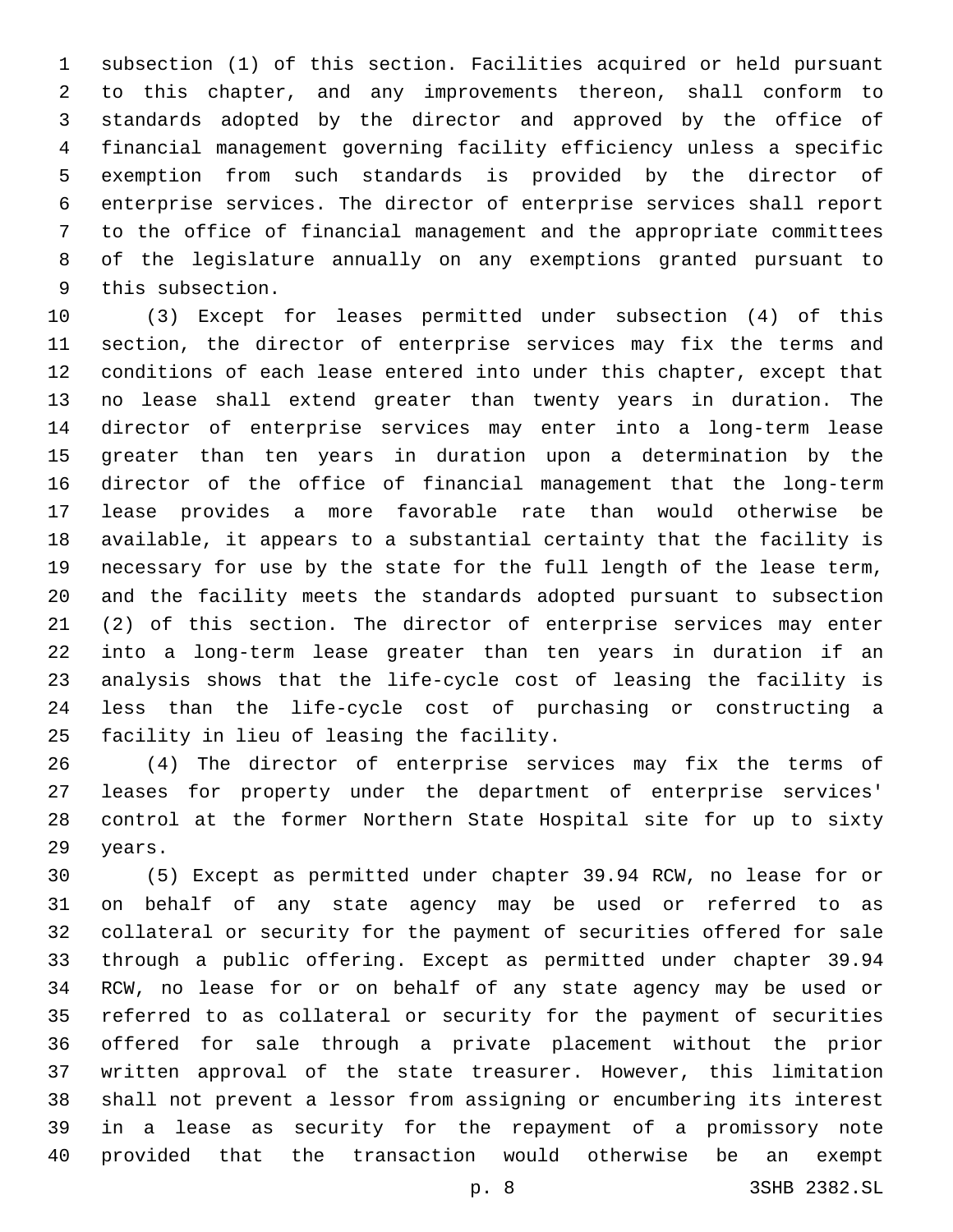transaction under RCW 21.20.320. The state treasurer shall adopt rules that establish the criteria under which any such approval may be granted. In establishing such criteria the state treasurer shall give primary consideration to the protection of the state's credit rating and the integrity of the state's debt management program. If it appears to the state treasurer that any lease has been used or referred to in violation of this subsection or rules adopted under this subsection, then he or she may recommend that the governor cause such lease to be terminated. The department of enterprise services shall promptly notify the state treasurer whenever it may appear to the department that any lease has been used or referred to in violation of this subsection or rules adopted under this subsection.

 (6) It is the policy of the state to encourage the colocation and consolidation of state services into single or adjacent facilities, whenever appropriate, to improve public service delivery, minimize duplication of facilities, increase efficiency of operations, and 17 promote sound growth management planning.

 (7) The director of enterprise services shall provide coordinated long-range planning services to identify and evaluate opportunities for colocating and consolidating state facilities. Upon the renewal of any lease, the inception of a new lease, or the purchase of a facility, the director of enterprise services shall determine whether an opportunity exists for colocating the agency or agencies in a single facility with other agencies located in the same geographic area. If a colocation opportunity exists, the director of enterprise services shall consult with the affected state agencies and the office of financial management to evaluate the impact colocation would have on the cost and delivery of agency programs, including whether program delivery would be enhanced due to the centralization of services. The director of enterprise services, in consultation with the office of financial management, shall develop procedures for implementing colocation and consolidation of state facilities.

 (8) The director of enterprise services is authorized to purchase, lease, rent, or otherwise acquire improved or unimproved real estate as owner or lessee and to lease or sublet all or a part of such real estate to state or federal agencies. The director of enterprise services shall charge each using agency its proportionate rental which shall include an amount sufficient to pay all costs, including, but not limited to, those for utilities, janitorial and 40 accounting services, and sufficient to provide for contingencies;

p. 9 3SHB 2382.SL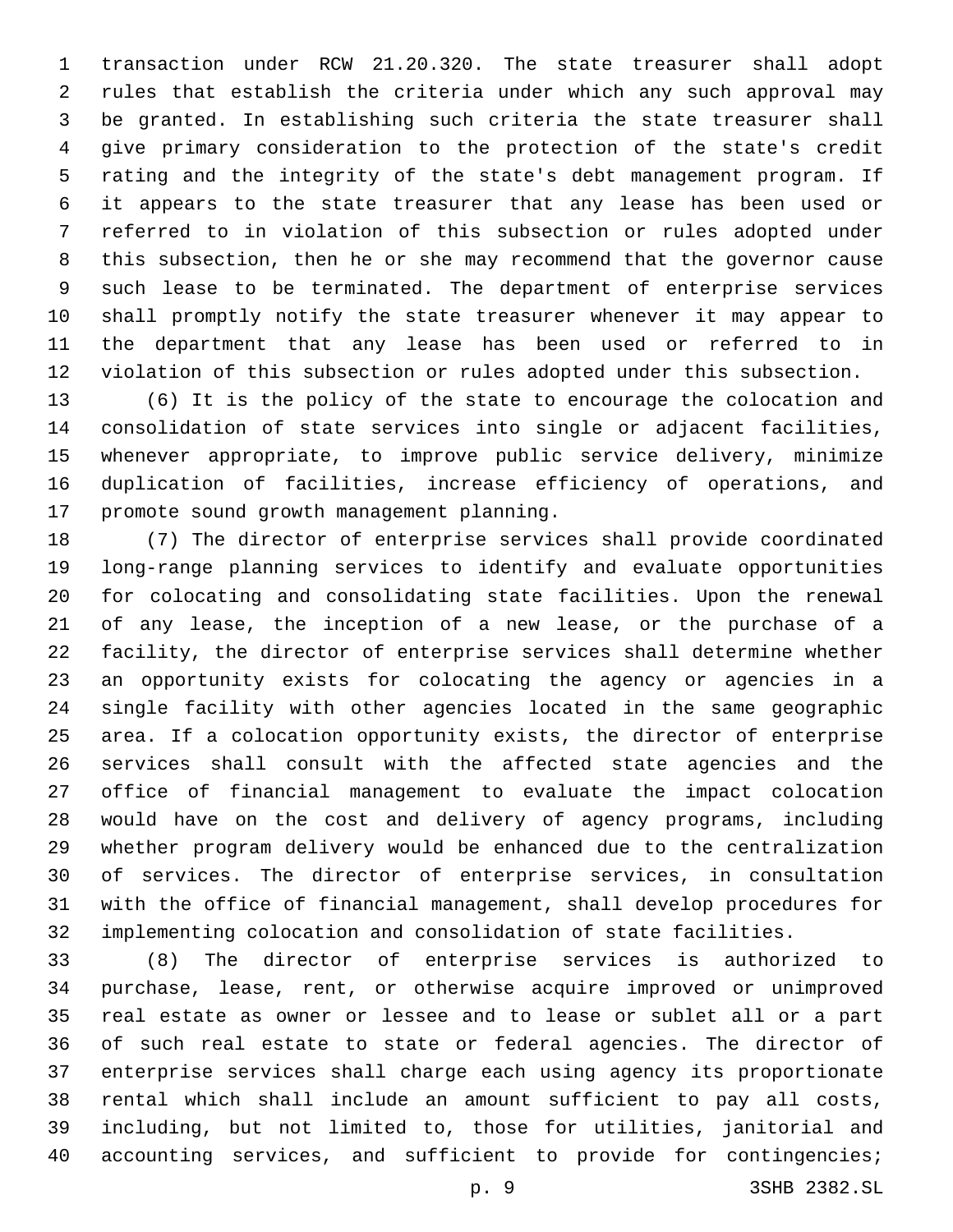which shall not exceed five percent of the average annual rental, to meet unforeseen expenses incident to management of the real estate.

 (9) If the director of enterprise services determines that it is necessary or advisable to undertake any work, construction, alteration, repair, or improvement on any real estate acquired pursuant to subsection (1) or (8) of this section, the director shall cause plans and specifications thereof and an estimate of the cost of such work to be made and filed in his or her office and the state agency benefiting thereby is hereby authorized to pay for such work out of any available funds: PROVIDED, That the cost of executing such work shall not exceed the sum of twenty-five thousand dollars. Work, construction, alteration, repair, or improvement in excess of twenty- five thousand dollars, other than that done by the owner of the property if other than the state, shall be performed in accordance 15 with the public works law of this state.

 (10) In order to obtain maximum utilization of space, the director of enterprise services shall make space utilization studies, and shall establish standards for use of space by state agencies. Such studies shall include the identification of opportunities for colocation and consolidation of state agency office and support 21 facilities.

 (11) The director of enterprise services may construct new buildings on, or improve existing facilities, and furnish and equip, all real estate under his or her management. Prior to the construction of new buildings or major improvements to existing facilities or acquisition of facilities using a lease purchase contract, the director of enterprise services shall conduct an evaluation of the facility design and budget using life-cycle cost analysis, value-engineering, and other techniques to maximize the long-term effectiveness and efficiency of the facility or 31 improvement.

 (12) All conveyances and contracts to purchase, lease, rent, transfer, exchange, or sell real estate and to grant and accept easements shall be approved as to form by the attorney general, signed by the director of enterprise services or the director's designee, and recorded with the county auditor of the county in which 37 the property is located.

 (13) The director of enterprise services may delegate any or all of the functions specified in this section to any agency upon such terms and conditions as the director deems advisable. By January 1st

p. 10 3SHB 2382.SL